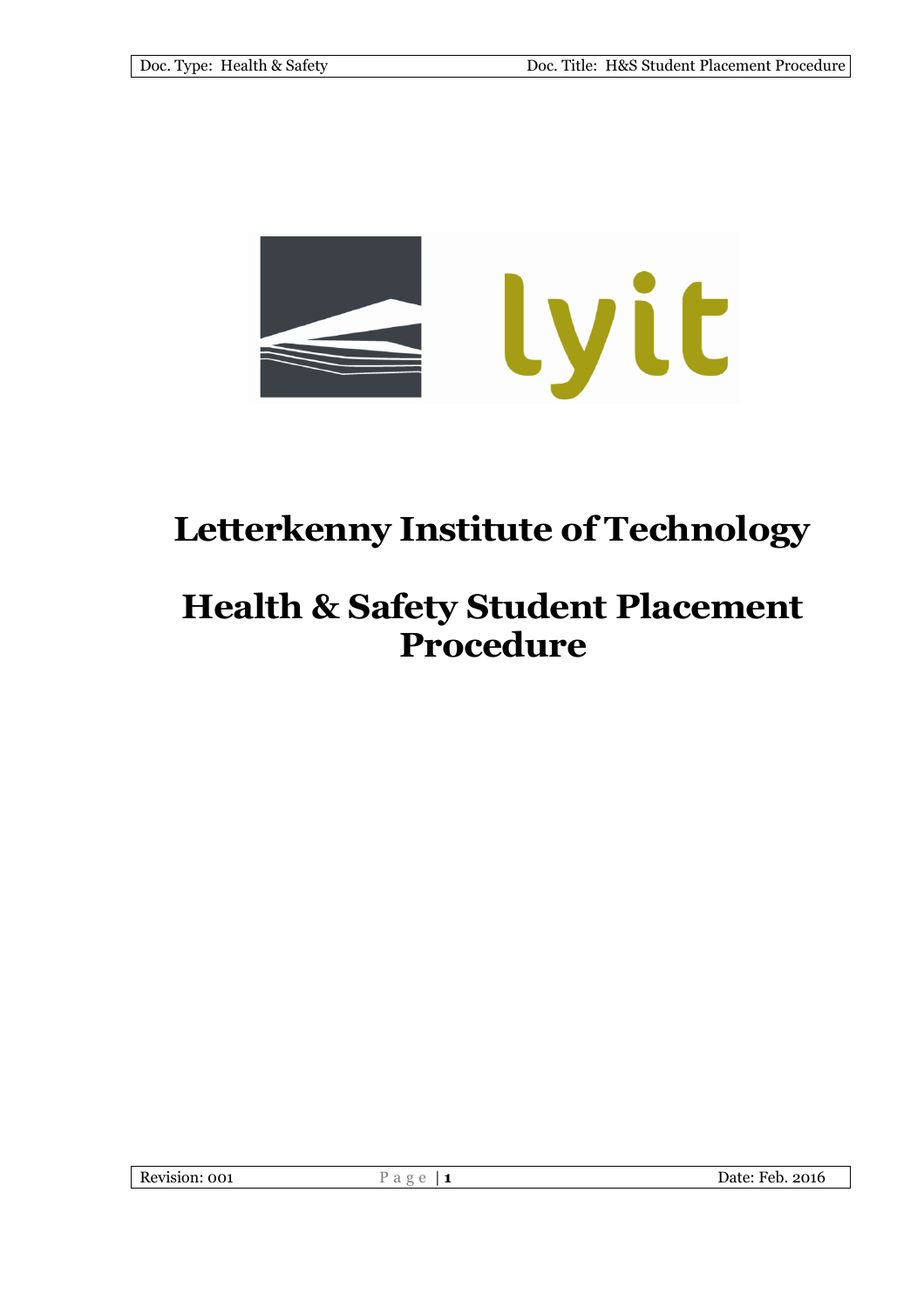## **Document Location**

The document will be made available via the College Intranet to all staff and students.

### **History**

| Revision | Revisio       | <b>Summary of Changes</b>                                                                                                                                                 | Changes |
|----------|---------------|---------------------------------------------------------------------------------------------------------------------------------------------------------------------------|---------|
| Number   | n Date        |                                                                                                                                                                           | marked  |
| 001      | $8 - 2 - 16$  | Approval of Procedure and implementation of procedure EB                                                                                                                  |         |
| 002      | $18 - 2 - 16$ | Minor amendment to appendix $1 \& 2$ by H&S committee<br>regarding work activities being written down by placement<br>provider which the student is prohibited from doing |         |
|          |               |                                                                                                                                                                           |         |
|          |               |                                                                                                                                                                           |         |
|          |               |                                                                                                                                                                           |         |

## **Approvals**

This document was approved by:

| <b>Title</b>              | Date          |
|---------------------------|---------------|
| Health & Safety Committee | $18 - 2 - 16$ |
| <b>Executive Board</b>    | $8-2-16$      |
| Governing Body            | $18 - 2 - 16$ |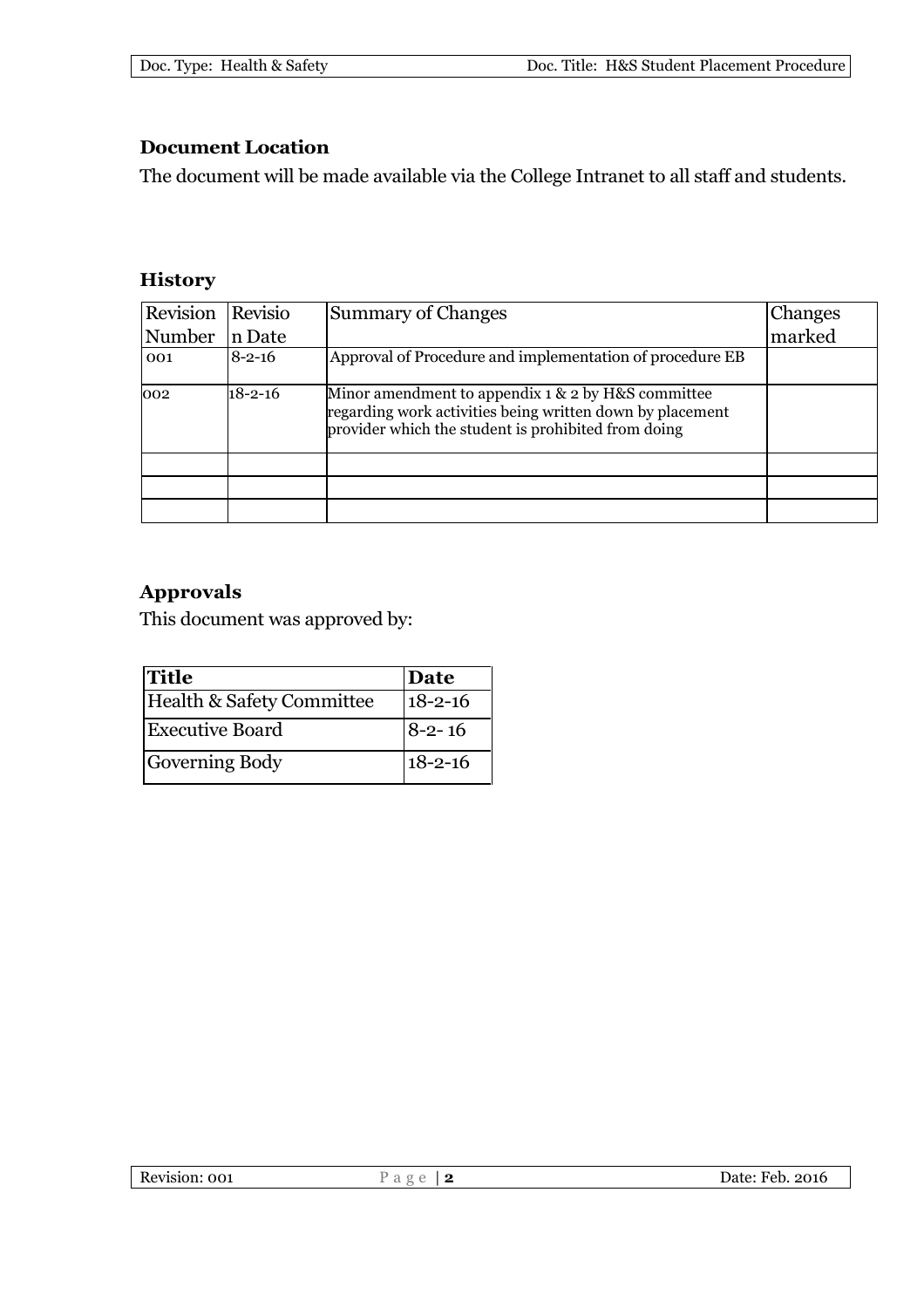## **LYIT Health & Safety Student Placement Procedure**

#### **1. Health & Safety Guidelines**

Letterkenny Institute of Technology and prospective Placement Providers (i.e. Employers) owe a Duty of Care under Safety & Health Legislation (Section 12 Safety Health and Welfare at Work Act 2005) to provide a safe environment for students of Letterkenny Institute of Technology on work placements. Heads of School will ensure that this Student Work Placement Procedure is implemented in their school for all student work placements.

#### **(A) Placement Co-ordination:**

In compliance with this requirement the Heads of School responsible for placements shall ensure the following:

A1.) Agreement of Placement terms with Placement Provider

 Check to ensure that there is a safety management system in placement as indicated by the completion of Appendix 1 – Work Placement Agreement and Terms.

A2.) Preparation – Training Requirements for Student

- Work placement induction to include:
	- Requirements of this procedure explained to students by the Placement Supervisor or Officer
	- Safety Responsibilities (legislative requirements)
	- Means of Communications with the Placement Supervisor/Officer established.
	- Disciplinary procedure (see student charter/handbook/placement guidelines)
	- A letter outlining LYIT Work Experience Programmes insurance cover is available if required from LYIT insurance providers.
- Placement Supervisor/Officer to emphasise to the student the requirement of observing safe work practices and placement provider's procedures/policies whilst on placement.
- Student to complete Student Induction Checklist see Appendix 2.

A3.) Authorisation of Placement

 Only agreed placement providers approved by Head of Department or Head of School, or nominee are to be used for LYIT placements. Note: Any placement employers that are sourced by students should be vetted by the placement supervisor and approved by HOD/HOS or nominee before student commences placement.

A4.) Monitor

- Regular communication should be completed between the Placement Supervisor/Officer and the student throughout their placement to address any issues or concerns the student or provider may have in relation to Health & Safety of the student.
- Provide appropriate work contact details, which students may use if concerns arise.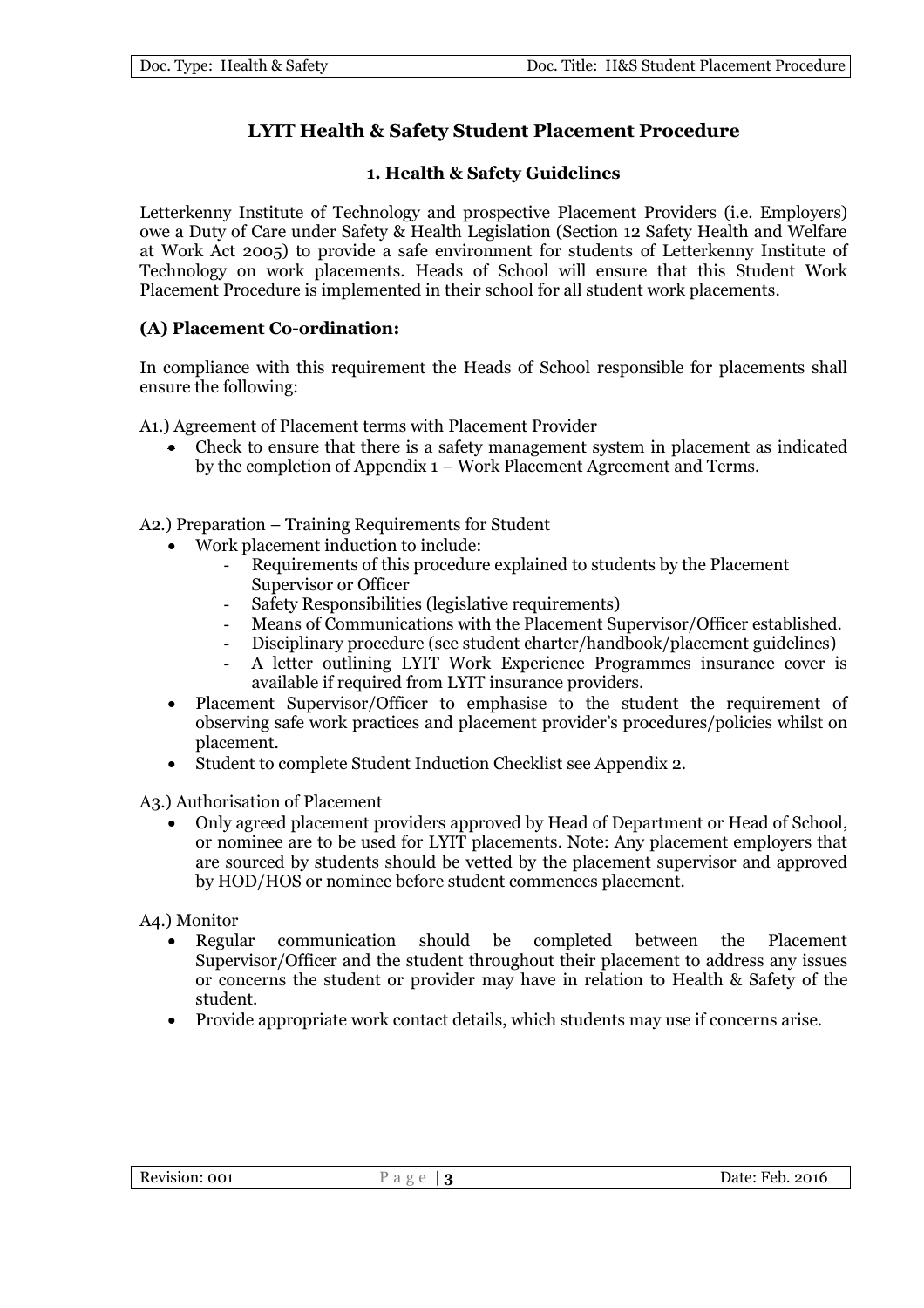**(B)** The **Placement** Provider shall:

- In conjunction with the Placement Supervisor/Officer the Placement Provider shall review and agree the placement terms in particular Health & Safety considerations see Appendix 1.
- Have an up to date Safety Statement.
- Have a written Hazard Identification/Risk Assessment relevant to the hazards and risks to which the student may be exposed.

Conduct an initial Safety induction which will:

- Bring the relevant areas of the Safety Statement and Risk Assessment to the student's attention outlining the workplace precautions, which must be observed.
- Provide the student with appropriate Personal Protective Equipment (if applicable)
- Provide adequate and relevant Safety & Health training as required with best practice and National Legislation.
- Supervise the student to ensure that safe work practices are being observed.
- Ensure that the Safety and Health standards applicable to the student are the same as for full time employees.
- Advise the student of the procedures to be observed for emergencies such as when discovering a fire and what action is required on hearing the fire alarm, first aid emergency.

#### **The placement provider must agree to inform Letterkenny Institute of Technology of any incident/accident involving the student in a prompt manner.**

**(C)** The **Student** shall:

- Have signed agreement with LYIT Placement Supervisor/Officer and the Placement Provider.
- Attend prescribed meetings/lectures with the Placement Supervisor/Officer on the LYIT Health and Safety Student Placement Procedure.
- Notify their Placement Supervisor/Officer if they have any disabilities.
- Student to complete Student Induction Checklist (on day one of placement see Appendix 2) and return in a timely fashion to Placement Supervisor/Officer.
- Establish from the person in charge what precautions should be taken while working on the premises.
- Attend any health and safety training provided by the placement provider.
- Fully adhere to any safe system of work required by the placement provider.
- Work at all times to enable the placement provider to comply with all relevant health and safety legislation.
- Not operate any machinery on which they have not been trained.
- Seek clarification if concern or doubt exists about any work practice.
- Ensure own safety at all times
- Not place colleagues or any other person at risk.
- Report any potential hazards to the placement provider.
- Wear the personal protective equipment provided by the placement provider (if applicable.
- Not interfere with or misuse any appliance, equipment etc. provided for securing safety.
- Report all accidents and dangerous occurrences to the placement provider and where they are personally involved/injured also to the Head of Department/School.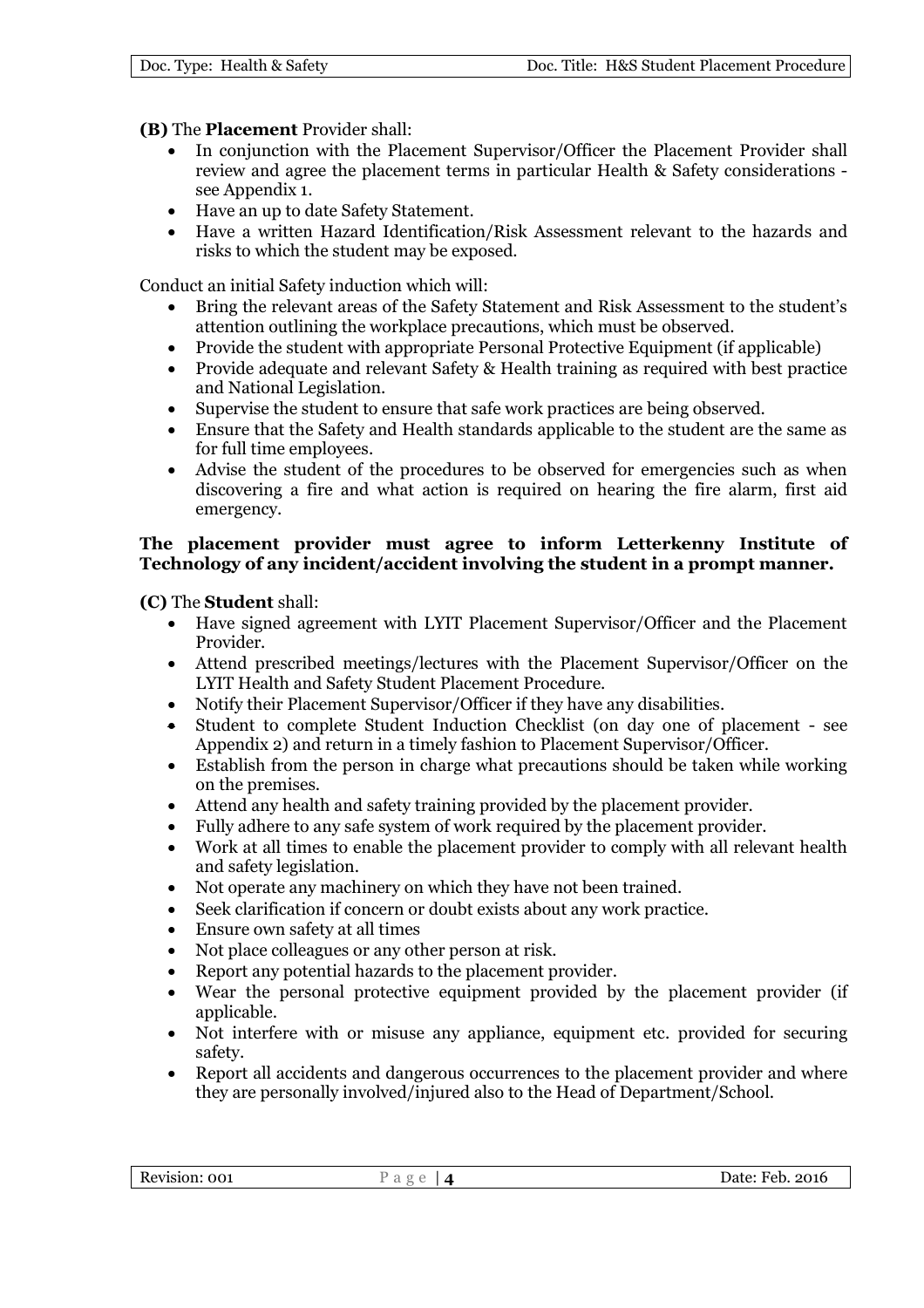- Ensure a high standard of housekeeping is observed at all times, tidy up as necessary especially when work is completed.
- Report any unresolved health and safety issues to the placement provider supervisor and the Head of School/Head of Department.
- Not be under the influence of an intoxicant.
- Not engage in improper conduct or behaviour that could endanger their own safety and health or that of any other person.
- If persons do not comply with the rules outlined disciplinary action may ensue on return to the Institute.
- Contact the Placement Supervisor/Officer if there are any concerns.
- Provide feedback/evaluation on health and safety of the placement to their Placement Supervisor/Officer.

#### **(D) Placement Abroad**

The Department of Foreign Affairs provides travel advice to Irish people planning a trip overseas. This advice reflects a considered assessment of the risks involved for Irish citizens travelling to individual countries.

#### **Before Departure the student should:**

- Access the Department of Foreign Affairs web site for current travel advice
- Check if a visa is required for the country to which he/she is travelling.
- Check with the travel agent about the best way to carry funds.
- Consult doctor to discuss known or possible health risks. This is particularly important if the student has an existing medical condition or is visiting an area where the conditions exist for the spread of infectious diseases.
- Take out travel insurance to cover medical treatment, accident and unexpected losses such as stolen cash, cards, passports or luggage.
- Make a note of the address, telephone number and opening hours of the Irish Embassy or Consulate in the country you are visiting. In countries where there is no Irish Diplomatic or Consular representation, you may seek emergency assistance from Embassies or Consulates of other European Countries.

The Student is advised:

- Not to use, purchase or carry illicit drugs for any reason whatsoever.
- To always pack own bag and never leave luggage unattended.
- Never carry items for others.

To obtain a European Health Insurance Card (EHIC), if travelling to another Member State of the European Union, which entitles you to medical treatment on the same basis as a national of that country. This card is not a substitute for travel insurance.

#### **2. Insurance**

LYIT Work Experience Programmes insurance policy provides insurance cover for students on work placement. A letter outlining LYIT Work Experience Programmes insurance cover is available if required from LYIT insurance providers.

#### **Further Information**

For further information on this please refer to the Health and Safety Authority "A short guide for Teachers – Health and Safety Matters for Students Embarking on Work Experience". For a copy of this document please use the link outlined below:

http://www.hsa.ie/eng/Publications\_and\_Forms/Publications/Safety\_and\_Health\_Management/wo rk\_experience.pdf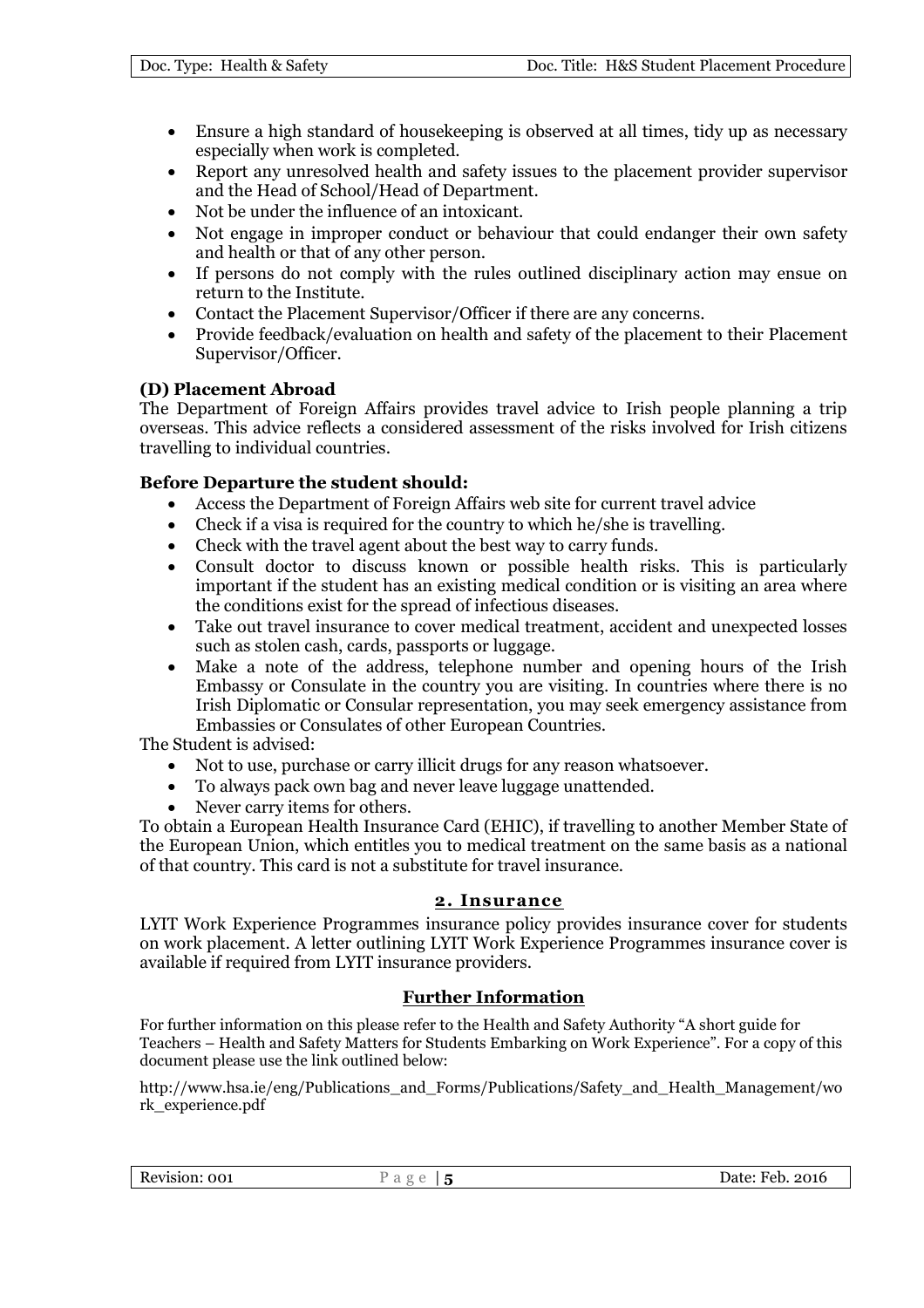## **Appendix 1 - Work Placement Agreement and Terms**

#### **Work Placement Agreement between**

Letterkenny Institute of Technology and [Insert Employer/Placement Provider]

This memorandum outlines the placement terms

#### **Standard Health & Safety Placement Terms**

- Compliance with Health & Safety Legislation
- A programme of health and safety induction for the student to the workplace including familiarising the student with the organisation's Health and Safety arrangements will be provided, covering:
	- o Health and Safety Statement & Policy
	- o Risk Assessments including taking account of the needs of students and young workers
	- o Equality Policy if applicable.
	- o Name of safety representative, if any
	- o Keeping records of any accident/injuries which occur
	- o If student has an accident at work who should they report to i.e. Employer and HoS/HoD
	- o Advising the student of fire drills, emergency procedures and first aid arrangements
	- o Description of work to be undertaken by student
	- o Key health and safety responsibilities of employees
	- o Advise the student in writing of any work activities they are prohibited or restricted from doing in your workplace
	- o Name of person in placement provider who supervises student while on placement
- Placement provider will arrange regular meetings with the student to discuss progress and any health and safety matters
- LYIT Work Experience Programmes insurance policy provides insurance cover for students on work placement. A letter outlining LYIT Work Experience Programmes insurance cover is available if required from LYIT insurance providers. Placement provider confirms students are protected under the placement providers insurance policy.

#### **Each School to outline their respective discipline based Placement Terms**

- o [insert here]
- o [insert here]
- o [insert here]
- o [insert here]
- o [insert here]

Signed: \_\_\_\_\_\_\_\_\_\_\_\_\_\_\_\_\_\_\_\_\_\_ \_\_\_\_\_\_\_\_\_\_\_\_\_\_\_\_\_\_\_\_\_\_\_\_

Placement Provider Representative LYIT Representative

Date: \_\_\_\_\_\_\_\_\_\_\_\_\_\_\_\_\_\_\_\_\_ \_\_\_\_\_\_\_\_\_\_\_\_\_\_\_\_\_\_\_\_\_\_\_\_